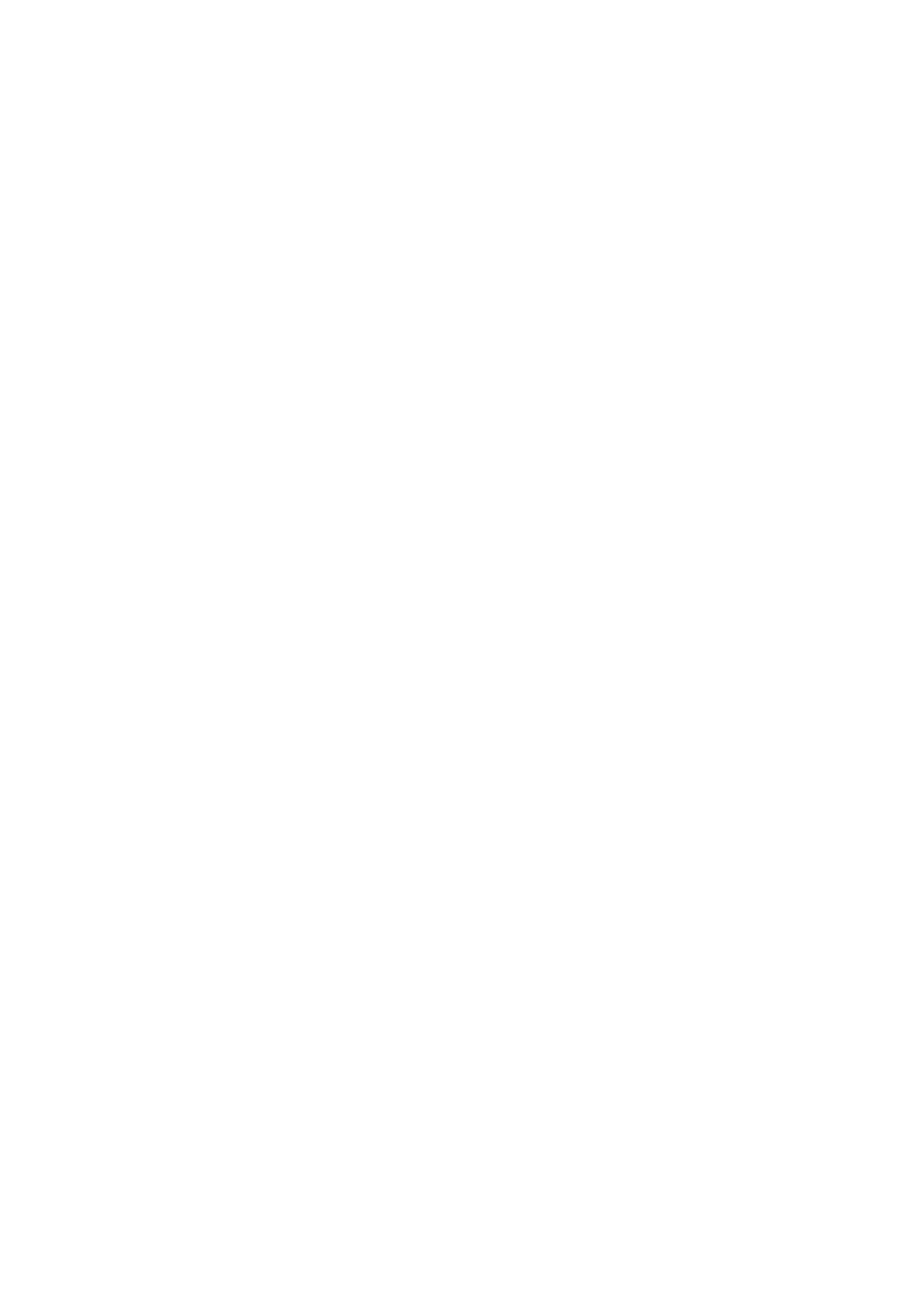**In the case of** S.H. v. the United Kingdom**,**

The European Court of Human Rights (Fourth Section), sitting as a Chamber composed of:

Lech Garlicki, *President,* Nicolas Bratza, Giovanni Bonello, Ljiljana Mijović, Ján Šikuta, Mihai Poalelungi, Nebojša Vučinić, *judges,* and Lawrence Early, *Section Registrar*, Having deliberated in private on 25 May 2010

Delivers the following judgment, which was adopted on that date:

### PROCEDURE

1. The case originated in an application (no. 19956/06) against the United Kingdom of Great Britain and Northern Ireland lodged with the Court under Article 34 of the Convention for the Protection of Human Rights and Fundamental Freedoms ("the Convention") by S.H. ("the applicant"), on 19 May 2006.

2. The applicant was represented by Arun Gananathun of Birnberg Peirce & Partners, a lawyer practising in London. The United Kingdom Government ("the Government") were represented by their Agent, Mr John Grainger CMG, of the Foreign and Commonwealth Office.

3. On 10 August 2007 the Acting President of the Fourth Section decided to give notice of the application to the Government. It was also decided to examine the merits of the application at the same time as its admissibility (Article 29 § 3).

4. The Acting President decided to grant the applicant anonymity pursuant to Rule 47(3) of the Rules of Court.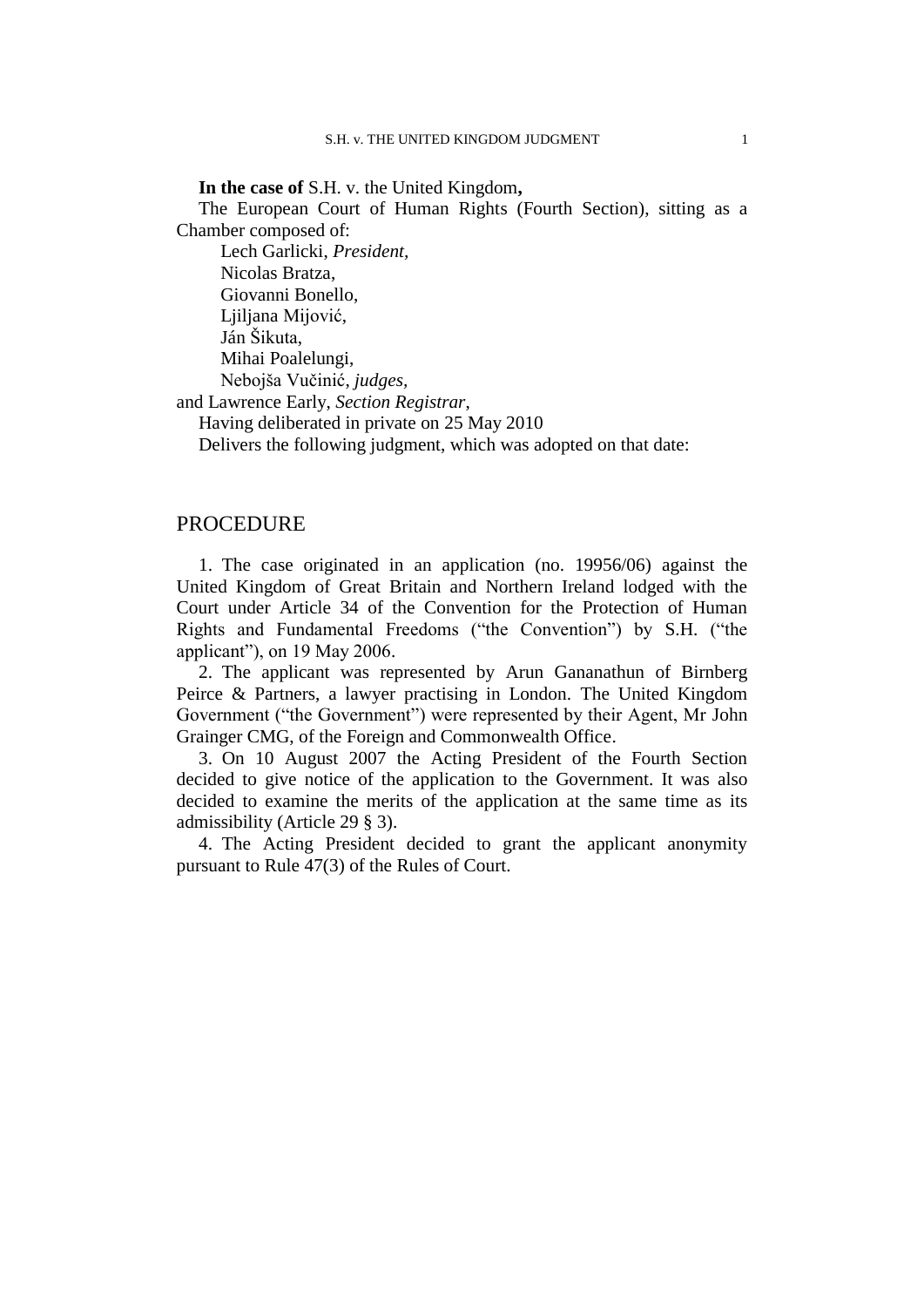# THE FACTS

#### I. THE CIRCUMSTANCES OF THE CASE

#### **A. Relevant information about Bhutan**

5. Bhutan is a remote kingdom in the Himalayas, which borders China and India. According to a census carried out in 2005, the current population is 682,321, of whom 35% are estimated to be ethnic Nepalese. The majority of ethnic Nepalese are Hindu, while the Drukpa, who account for 50% of the population, are predominantly Buddhist.

6. It is believed that the ethnic Nepalese (sometimes referred to as Lhotshampa", meaning "southerners") settled in southern Bhutan in the late 1800s and early 1900s. They were granted Bhutanese citizenship by the Citizenship Act of 1958. In 1988, however, a Government census led to the branding of many ethnic Nepalese as illegal immigrants. There were reports that many ethnic Nepalese who had previously been recognised as Bhutanese were forced to sign "voluntary migration certificates", thereby forfeiting their citizenship under Bhutanese law. Local Lhotshampa leaders responded with anti-government rallies demanding citizenship and inciting attacks against government institutions. Between 1988 and 1993, more than 100,000 ethnic Nepalese fled to refugee camps in Nepal alleging ethnic and political repression.

7. Since 1907 Bhutan has been ruled by the Wangchuck hereditary monarchy. Although traditionally an absolute monarchy, in recent years the country has witnessed significant political reform. In March 2005 a draft of the country's first constitution was unveiled, which introduced major democratic reforms. Democratic elections for seats to the country's first parliament were completed in March 2008 and the King ratified the country's first constitution in July 2008.

8. The refugee population are housed mostly in UNHCR-funded camps in eastern Nepal. In 2008, after many years of failed bilateral talks between the Nepalese and Bhutanese Governments to repatriate the refugees, many opted for third-country re-settlement with the help of UNHCR and the International Organisation for Migration ("IOM"). More than 8,000 Bhutanese refugees have now been resettled. The United States of America has offered to resettle over 60,000 refugees from Bhutan over the next five years, and a number of other countries have volunteered to host a further 10,000. Bhutan, however, has not agreed to the repatriation of any of the refugees. Those who attempted to return to Bhutan illegally were returned to the refugee camps in Nepal by Indian border police. Some refugees managed to cross the border into Bhutan in order to stage protests, but all were eventually sent back.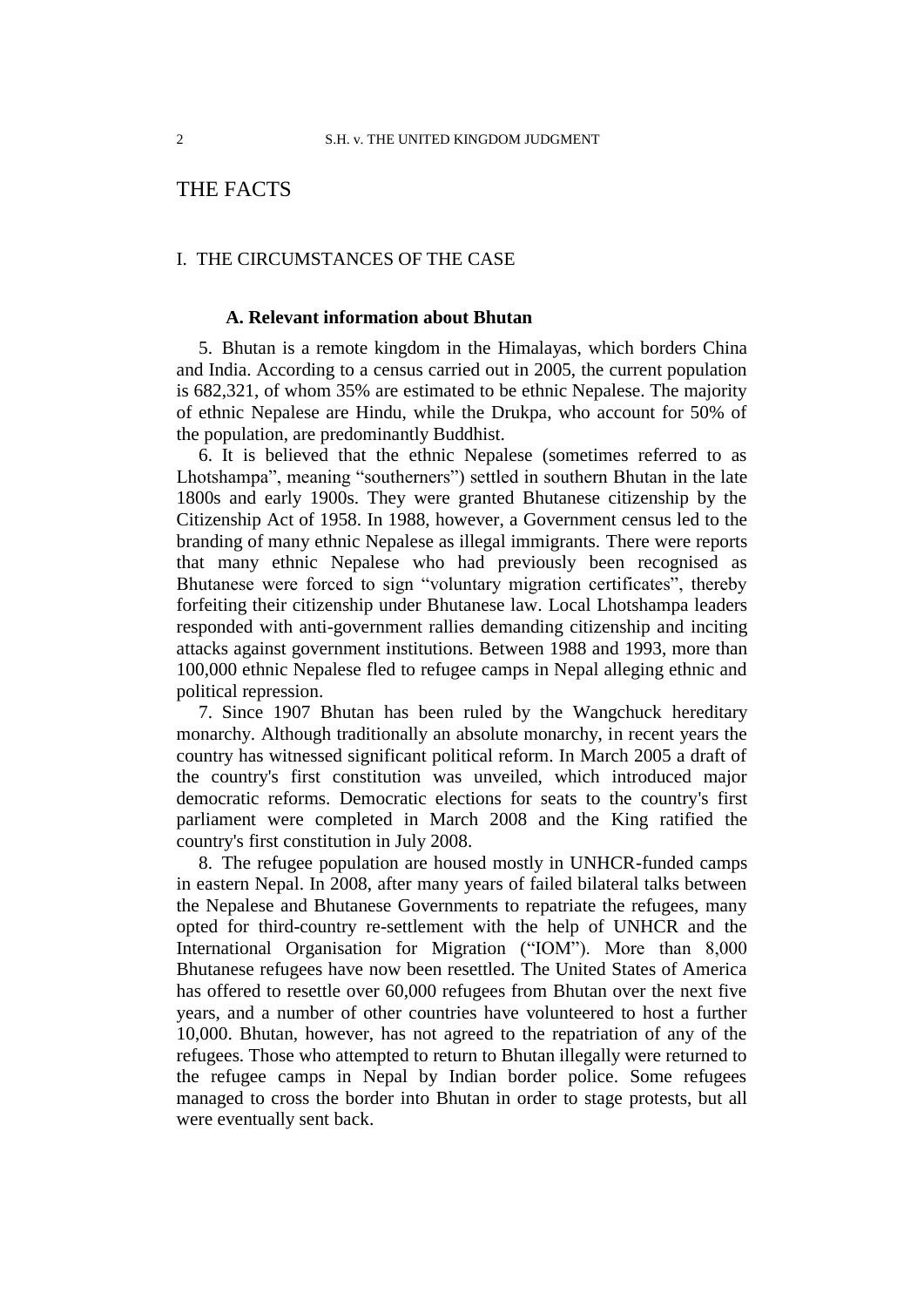9. Bhutan's transition to a constitutional democracy has not been an entirely smooth one. A wave of bombings rocked Bhutan in the run-up to the 2008 parliamentary elections, and security forces believed that a number of insurgent groups from among the Nepalese refugees were responsible.

#### **B. The applicant's case**

10. The applicant was born in 1978 and lives in Huddersfield. He is a Bhutanese national who claims to be of Nepalese ethnic origin.

11. The applicant states that he was employed by the Bank of Bhutan as an office assistant on 3 January 2000. On 3 January 2001, he was asked to produce a security clearance certificate (SCC). He approached the domestic authorities for the SCC and was refused. He sought the SCC until December 2001 but was unable to obtain one.

12. The applicant further states that on 12 February 2002, when he attended his village annual census, he and his family were declared nonnationals and ordered to leave Bhutan immediately. When he refused to surrender his national identity card he was detained for three or four days.

13. The applicant states that he was dismissed from his job with the Bank of Bhutan on 7 May 2002 because he did not have the required SCC. When he went to Thimphu, the capital of Bhutan, to challenge this decision he was told to return to his village and obtain papers concerning his status. He was refused these papers and harassed at checkpoints on his journey as he did not have an identity card.

14. He states that he was arrested on 22 August 2002 for no reason and detained until 22 November 2002. During this period he alleges that he was beaten regularly with wooden sticks, kicked from behind while suspended upside down, and forced to undertake hard labour. There is no indication that he sustained any permanent scarring as a result. He was released after he had signed voluntary migration papers and was given an ultimatum to leave Bhutan within 48 hours. The applicant left Bhutan for India. He stayed there from 23 November 2002 until 31 December 2002, when he travelled to the United Kingdom. He was met on arrival by his sister and brother-inlaw, who had been granted asylum in the United Kingdom in May 2001 and are now British citizens. The applicant's brother-in-law had been a human rights activist in Bhutan and had criticised the Government in the course of two interviews with the BBC World Service.

15. The date on which the applicant claimed asylum in the United Kingdom was disputed in the subsequent domestic proceedings. The applicant stated that he claimed asylum on 11 February 2003, while the Home Office maintained that it was on 20 May 2003.

16. On 21 July 2003 the Secretary of State for the Home Department refused the asylum claim. Although he accepted that southern Bhutanese of Nepalese origin were the subject of discrimination, he did not accept that the applicant was of Nepalese origin. He also did not accept that the bank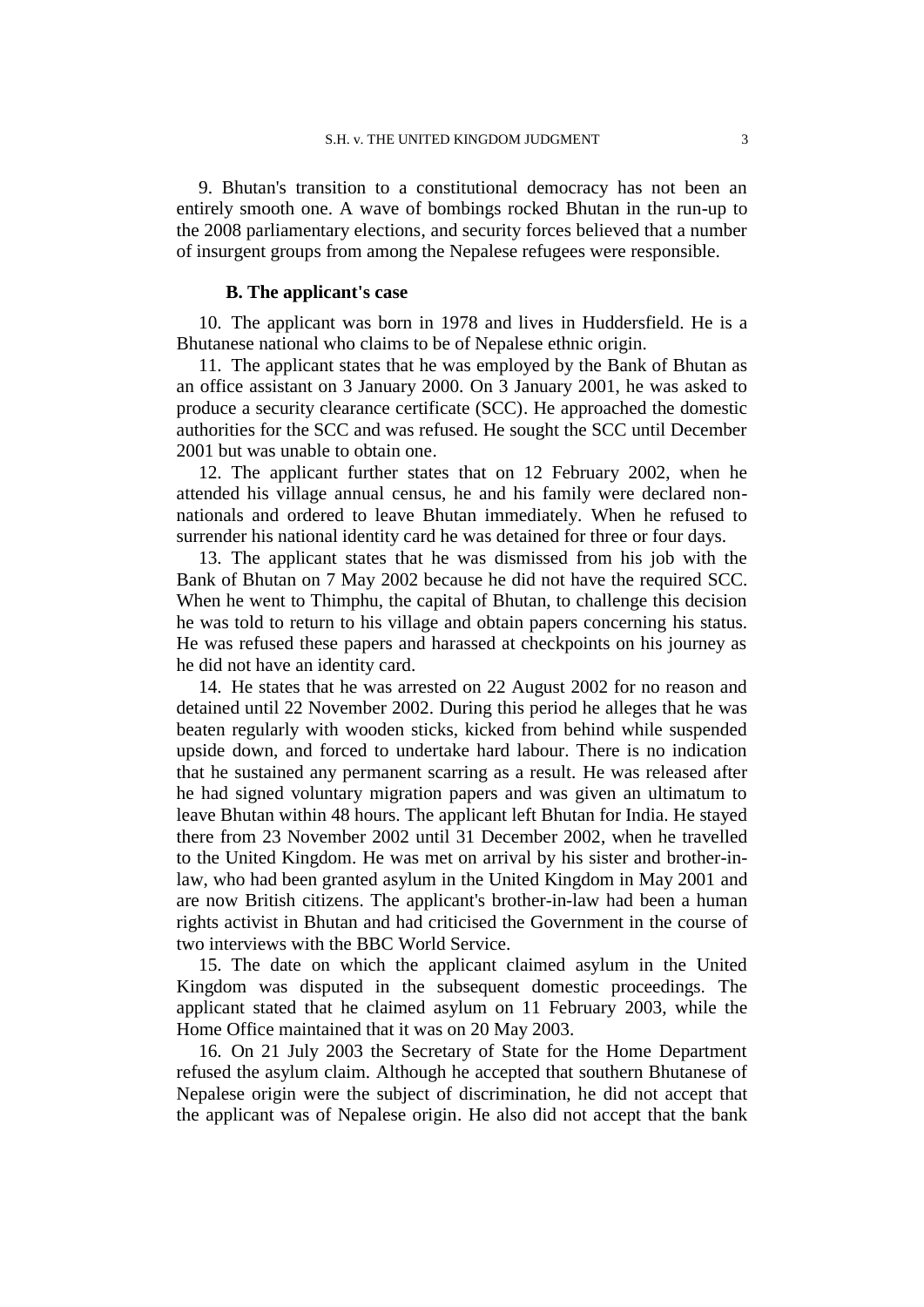would have allowed the applicant to work for two years without the required SCC. He noted that no evidence had been produced supporting the claim of arbitrary arrest or ill-treatment in detention. The applicant had left Bhutan through normal immigration channels on his own passport and the failure to seek leave to remain in India cast further doubt on his credibility.

17. The applicant appealed. The Special Adjudicator refused the appeal on 3 February 2004. He accepted that the applicant was ethnic Nepalese but held that that in itself was not sufficient to establish persecution. He did not accept the applicant had experienced the difficulties that he claimed. In particular, he noted that the applicant's visa application stated that he was working for the Ministry of Agriculture rather than the Bank of Bhutan, and contrary to his claim that he was detained between 22 August 2002 and 22 November 2002, his bank book showed wage payments from his employer up to November 2002. The Adjudicator further found that the applicant was not stateless: he had a valid Bhutanese passport and there was no evidence to indicate that he had been declared a non-national.

18. The applicant appealed to the Immigration Appeal Tribunal. The appeal was dismissed on 20 January 2005 as the Tribunal held that the Adjudicator had been entitled to find as he did on the evidence before him and that no error of law had been made. The Tribunal also found that the question of statelessness would be resolved practically as the Home Office would not remove someone unless his home country would accept that he was a national.

19. Permission for leave to appeal to the Court of Appeal was refused on 21 April 2005 on the ground that the Adjudicator had not made any error of law when he found that the applicant's evidence was unreliable and that he was not stateless.

20. On 25 July 2005 the applicant made further representations to the Secretary of State. He referred to a report by the chair of the Bhutanese Refugee Support Group in the United Kingdom which detailed the persecution of ethnic Nepalese in Bhutan and argued that he risked prosecution under the National Security Act 1992 for denigrating Bhutan by claiming asylum. He further argued that this risk would be increased by his association with his brother-in law. Finally, he submitted that his passport was not proof of Bhutanese nationality and that the Bhutanese authorities would consider that he had forfeited nationality by living outside Bhutan since 2002.

21. On 17 November 2005 the Secretary of State refused to consider the applicant's representations as amounting to a fresh asylum claim. The asylum claim had been treated in confidence and no documentation obtained from the Bhutanese authorities to effect the applicant's return to Bhutan would indicate that the applicant had applied for asylum. In respect of the applicant's brother-in-law, the Secretary of State noted that this claim had already been considered by the Immigration Appeal Tribunal. The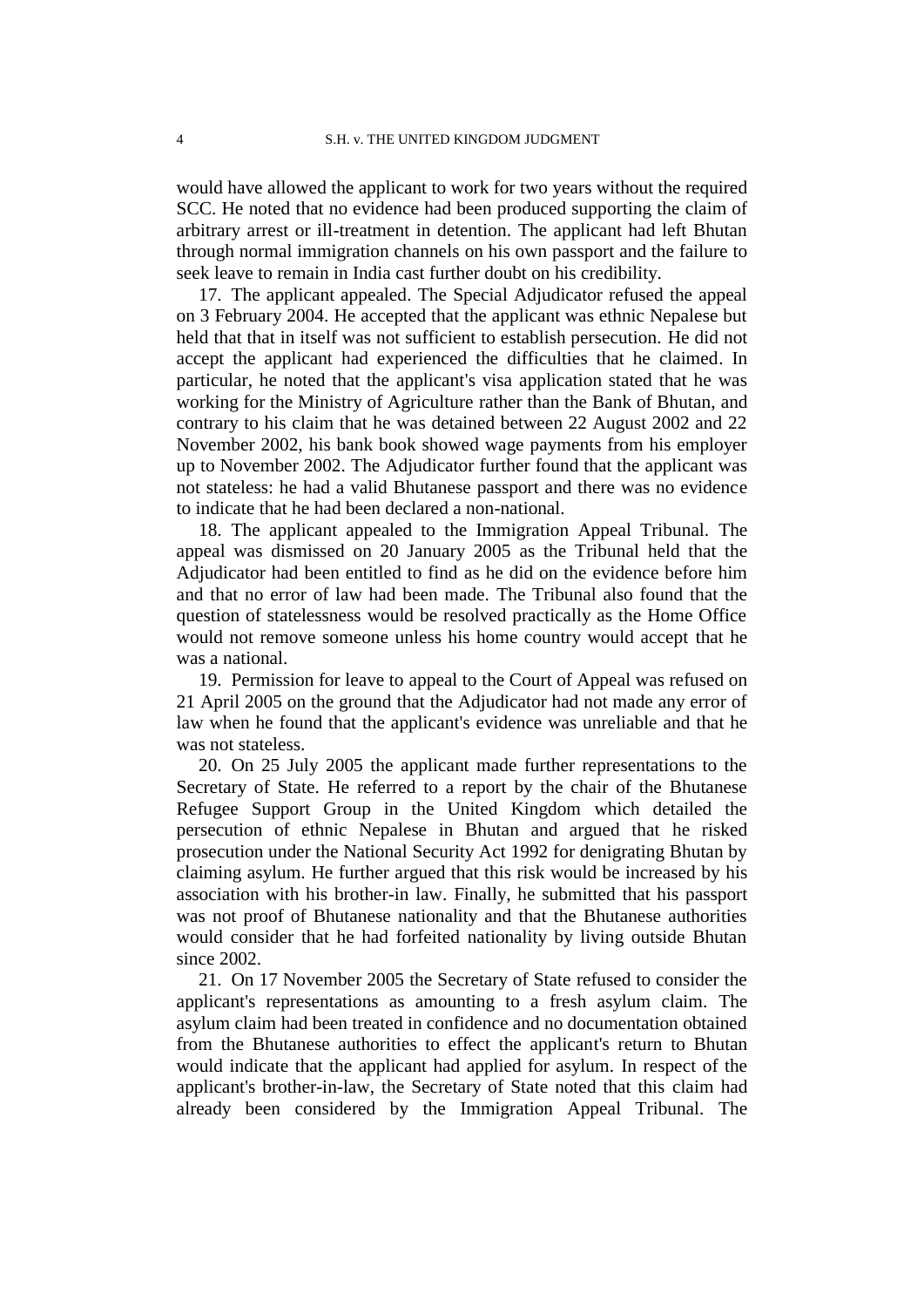remaining points in the applicant's representations were not significantly different from the material already considered and created no reasonable prospect of success.

22. On 13 February 2006 the Government of Bhutan issued a travel document for the applicant which was valid for one month and allowed him to travel from the United Kingdom to Bhutan. The Home Office attempted to remove him on 10 March 2006 but a High Court injunction prevented the removal as the applicant's legal processes were still outstanding. On 25 April 2006 the Government of Bhutan issued a second temporary travel document to the applicant, which was also valid for one month.

23. On 3 May 2006 further representations were made to the Secretary of State which, *inter alia*, stated that the applicant's parents had been expelled from Bhutan. On 8 May 2006, these representations were also rejected as not amounting to a fresh asylum claim since no evidence had been submitted in support of the applicant's submissions.

24. On 18 May 2006 an open letter from Amnesty International was made available which set out the organisation's concerns regarding the return of the applicant. It stated:

"This is the first case of its kind of which the organisation is aware that such a travel document has been issued. It is assumed that this unique travel document has been issued because of a request from the UK government. However, the very fact that [the applicant's] case has been highlighted in this way puts his safety at particular risk were he returned to Bhutan."

25. Copies of email correspondence between the applicant's representatives and the Office of the United Nations High Commissioner for Refugees confirm that the latter made representations to the Home Office on the applicant's behalf in or around May 2006.

26. The applicant sought permission to apply for judicial review of the Secretary of State's decision of 18 May 2006. Permission was refused on 19 May 2006 as the application disclosed no arguable grounds for judicial review. The Deputy High Court judge also found that the applicant's submission that he would be at greater risk on account of the travel document had not been made out.

27. Permission to renew the application to the Court of Appeal was refused on 23 May 2006.

28. The same day, the applicant lodged an application before this Court. Removal directions for the same evening were then deferred. On 25 May 2006 the second travel document issued by the Government of Bhutan expired.

29. On 26 July 2007 fresh removal directions were set for 13 August 2007. On 9 August 2007 the President of the Chamber to which the application was allocated decided to apply Rule 39 of the Rules of Court and indicate to the Government of the United Kingdom that the applicant should not be expelled until further notice.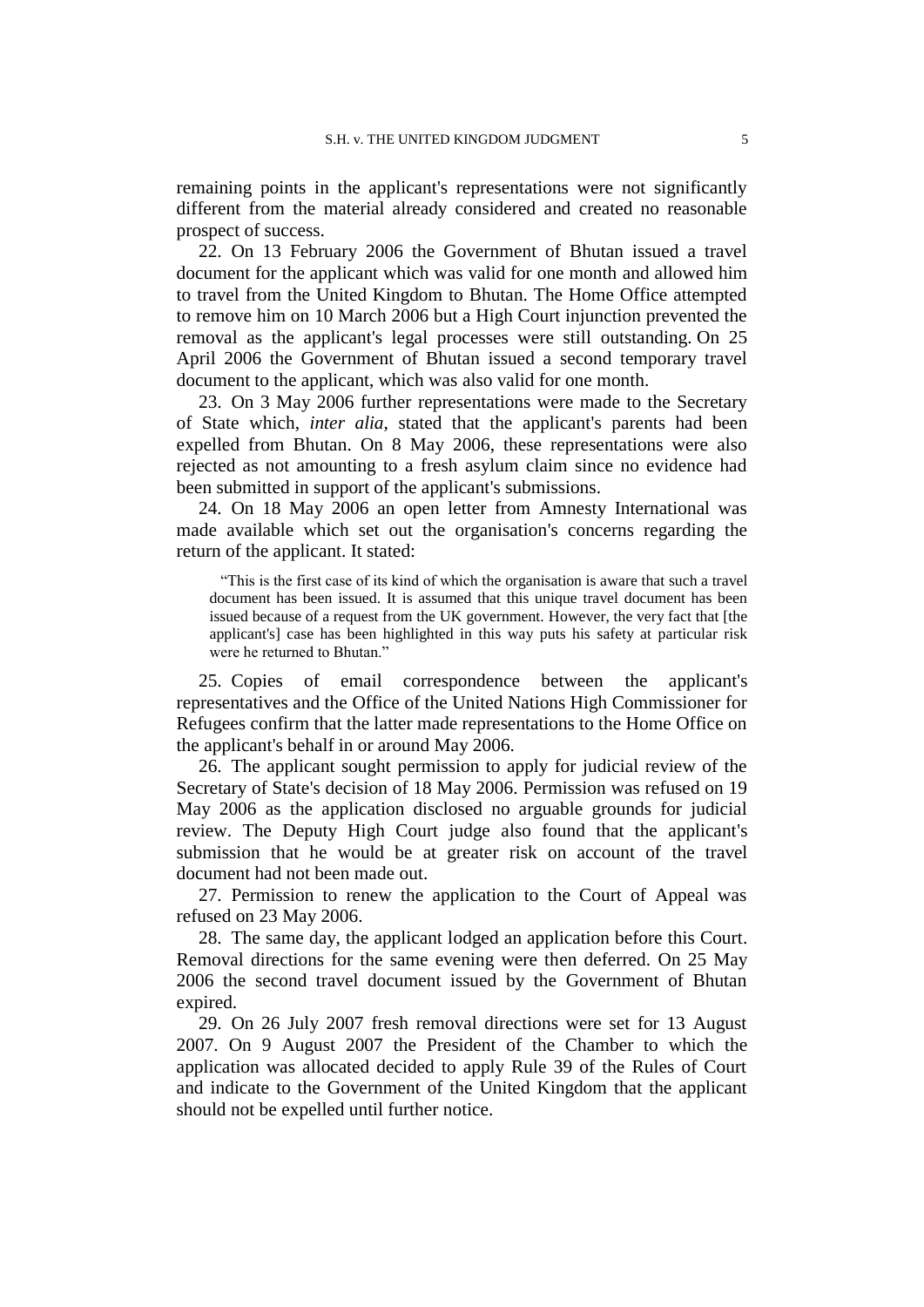### II. RELEVANT DOMESTIC LAW AND PRACTICE

#### **A.** *DG (Risk – Nepalese) Bhutan* **CG [2003] UKIAT 00205**

30. Appeals from decisions of the Secretary of State for the Home Department in asylum, immigration and nationality matters are now heard by the Asylum and Immigration Tribunal ("the AIT"), which replaces the former system of Adjudicators and the Immigration Appeal Tribunal ("the IAT"). Country guideline determinations of both the AIT and IAT are to be treated as an authoritative finding on the country guidance issue identified in the determination until expressly superseded or replaced by a later country guideline determination.

31. In the country guideline determination of *DG (Risk – Nepalese) Bhutan* CG [2003] UKIAT 00205, promulgated on 15 July 2003, the IAT accepted that persons of ethnic Nepalese origin were discriminated against in Bhutan but held that the discrimination did not amount to persecution. It did not, therefore, accept that the Nepalese minority were persecuted by reason of their Nepalese origins alone. Rather, each case had to be looked at on its own individual circumstances. In that particular case the claimant had argued that he was stateless, having been deprived of his citizenship by virtue of the Citizenship Act 1985. The IAT found, however, that if the claimant was permitted to re-enter Bhutan, he would likely be treated in the same way as any other member of the Nepalese minority. It was not satisfied that he would not be recognised as a citizen of Bhutan.

#### III. RELEVANT EUROPEAN UNION LAW

32. Council Directive 2004/83/EC of 29 April 2004 (on minimum standards for the qualification and status of third country nationals or stateless persons as refugees or as persons who otherwise need international protection and the content of the protection granted) has the objective, *inter alia*, of ensuring EU Member States apply common criteria for the identification of persons genuinely in need of international protection (recital six of the preamble). In addition to regulating refugee status, it makes provision for granting subsidiary protection status. Article 2(e) defines a person eligible for subsidiary protection status as someone who would face a real risk of suffering serious harm if returned to his or her country of origin. Serious harm is defined in Article 15 as consisting of: (a) death penalty or execution; (b) torture or inhuman or degrading treatment or punishment of an applicant in the country of origin; or (c) serious and individual threat to a civilian's life or person by reason of indiscriminate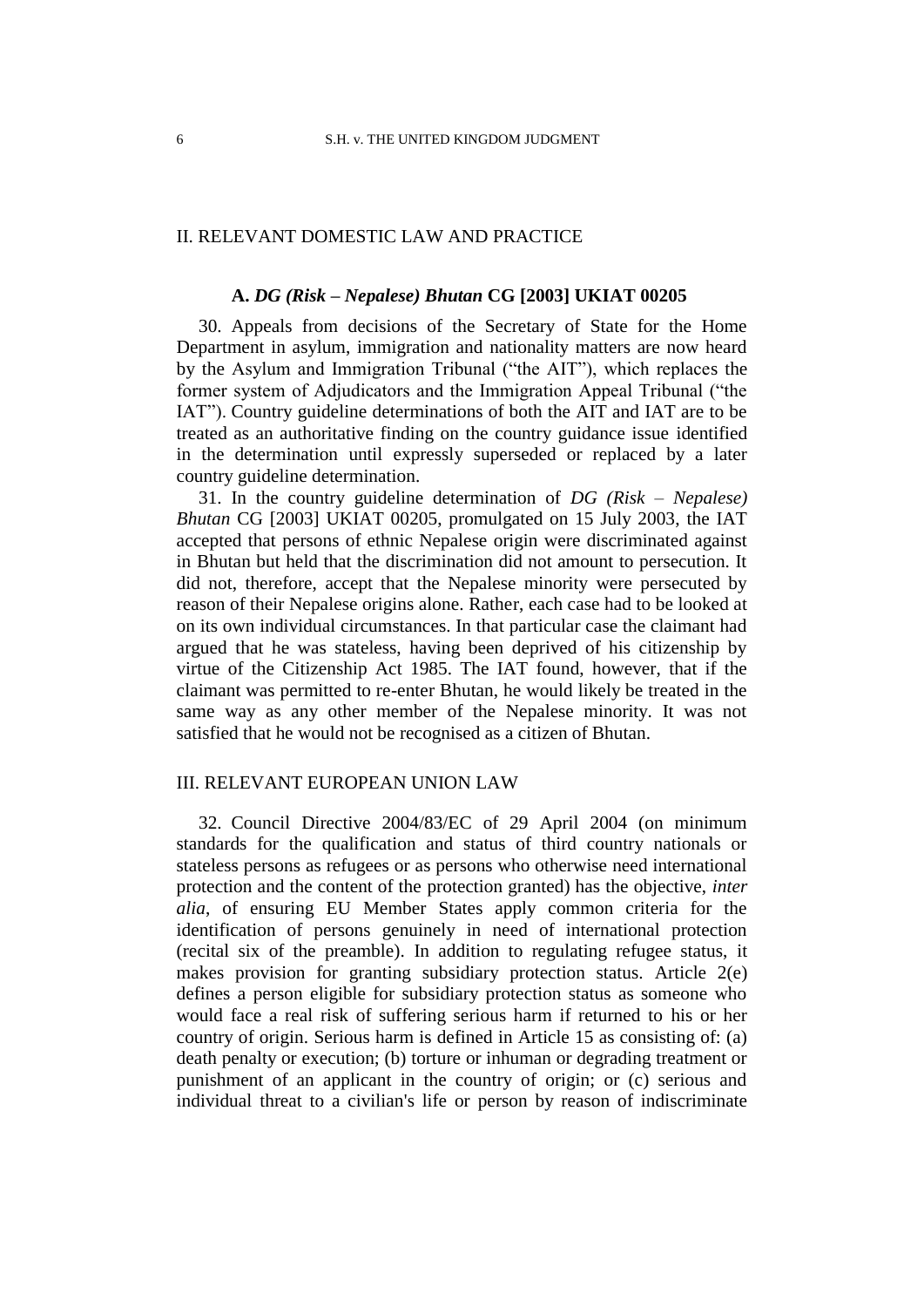violence in situations of international or internal armed conflict. The Qualification Directive was transposed into domestic law by the Refugee or Person in Need of International Protection (Qualification) Regulations 2006.

#### IV. RELEVANT COUNTRY INFORMATION

#### **A. General Country Information Reports**

#### *1. Pre-Constitution*

33. The Constitution was adopted on 18 July 2008. Country Information Reports pre-dating its adoption indicated that while the Government's human rights record was improving, the ethnic Nepalese minority were still subjected to discriminatory treatment. According to the United States State Department Report on Human Rights Practices in Bhutan, published on 11 March 2008, such treatment included the following: the requirement that all citizens wear the traditional dress of the ethnic majority; the prohibition of political parties organized by ethnic Nepalese citizens; the requirement that ethnic Nepalese meet very strict criteria to be considered "genuine" Bhutanese and obtain citizenship and security clearances in the form of Non-Objection Certificates; and the requirement in southern Bhutan for ethnic Nepalese to perform a disproportionate amount of compulsory labour.

34. A report published by Freedom House on 2 July 2008 and entitled "Freedom in the World 2008 – Bhutan" further stated that while the Government had made substantial progress on political reform over the past few years, the ethnic Nepalese continued to face discrimination. The report indicated that:

"Conditions for Nepali speakers in Bhutan have improved somewhat, but several major problems remain. According to a 2007 Human Rights Watch report, ethnic Nepalis must obtain certificates verifying that they do not present a threat to the state in order to enter schools, receive health care, take government jobs, or travel within Bhutan or abroad. Schools in the south restrict even those Nepali speakers with certificates."

35. For the ethnic Nepalese who remained in Bhutan, concerns related predominantly to the risk that those who could not obtain Non-Objection Certificates would be unable to access employment and healthcare and in some cases would be declared non-nationals. On 1 February 2008 Human Rights Watch published a report entitled "Bhutan's Ethnic Cleansing", which reported that:

"A Bhutanese government census in 2005 classified 13 percent of Bhutan's current population as 'non-nationals', meaning that they are not only ineligible to vote, but are denied a wide range of other rights. An ethnic Nepali non-national living in Bhutan told Human Rights Watch, 'they don't ask me to leave, but they make me so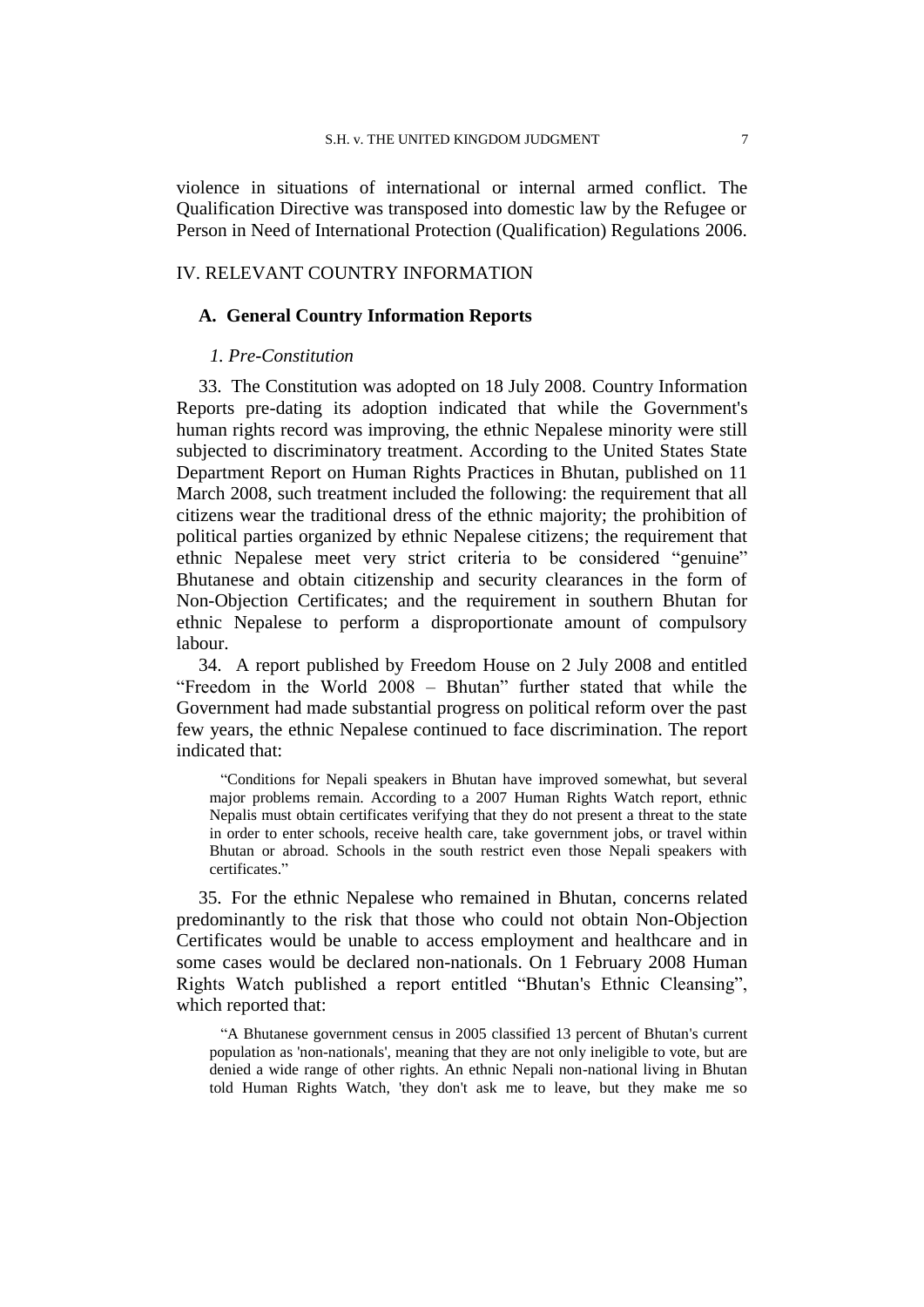miserable, I will be forced to leave. I have no identification, so I cannot do anything, go anywhere, get a job.'"

36. The 2008 US State Department report further recorded that:

"The government restricted emigration and prohibited the return of citizens who left the country. The country's citizenship laws state that persons who have left the country of their own accord, without the knowledge or permission of the government, or whose names are not recorded in the citizenship register maintained in the Ministry of Home Affairs (MHA), would not be considered citizens of the country. Some dissidents and human rights groups claimed that the law was created specifically to deny citizenship to ethnic-Nepalese Bhutanese. Human rights groups also allege that some ethnic Nepalese with relatives in the camps faced insurmountable bureaucratic challenges and were denied IDs for procedural reasons. As a result, these individuals were unable to participate in the election process."

#### *2. The transition to a constitutional democracy*

37. The first stage in Bhutan's transition to a constitutional democracy was the election of 47 candidates to the National Assembly. The March 2008 elections were monitored by the European Union Election Observation Mission, which published its final report on 21 May 2008. While the mission expressed concern that during the campaign period candidates were prevented from discussing citizenship and security clearance issues, it concluded that:

"The election of nine ethnic Nepali (Lhotshampa) candidates was a positive sign for an inclusive National Assembly that can address issues of concern for the country's minority citizens."

38. The Constitution was adopted on 18 July 2008. Article 7 grants all persons the right to life, liberty and security of persons; the right not to be deprived of property except for a public purpose and on payment of fair compensation; the right to equality before the law and to equal and effective protection of the law without discrimination on grounds of race, sex, language, religion, politics or any other status; the right not to be compelled to belong to another faith by means of coercion or inducement; the right not to be subjected to torture or to cruel, inhuman or degrading treatment or punishment; the right not to be subjected to arbitrary or unlawful interference with his or her privacy, family, home or correspondence; the right not to be subjected to capital punishment; the right not to be subjected to arbitrary arrest or detention; and the right to initiate legal proceedings to enforce these rights. Further rights and freedoms are guaranteed only to Bhutanese citizens. These include the right to freedom of speech; the right to freedom of thought, conscience and religion; the right to vote; and the right to freedom of movement.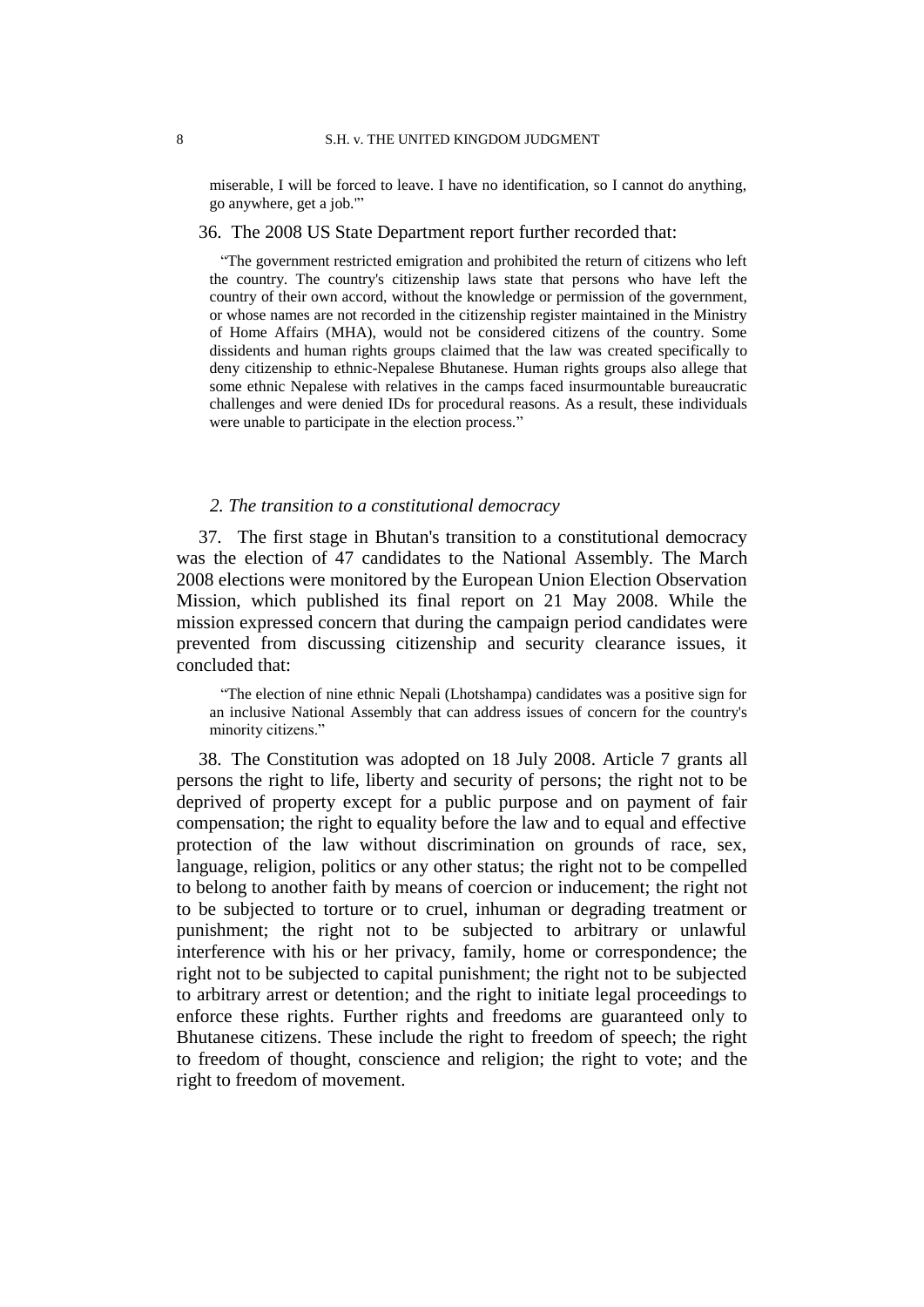39. However, the Constitution further provides that notwithstanding the rights conferred by it, nothing in Article 7 shall prevent the State from imposing reasonable restrictions by law when it concerns the interests of the sovereignty, security, unity and integrity of Bhutan; the interests of peace, stability and well-being of the nation; the interests of friendly relations with foreign States; the incitement to an offence on the grounds of race, sex, language, religion or region; the disclosure of information received in regard to the affairs of the State or in discharge of official duties; or the rights and freedom of others.

40. Citizenship of Bhutan is governed by Article 6 of the Constitution, which provides as follows:

#### **Article 6**

#### **Citizenship**

- 1. A person, both of whose parents are citizens of Bhutan, shall be a natural born citizen of Bhutan.
- 2. A person, domiciled in Bhutan on or before the Thirty-First of December Nineteen Hundred and Fifty Eight and whose name is registered in the official record of the Government of Bhutan shall be a citizen of Bhutan by registration.
- 3. A person who applies for citizenship by naturalization shall:
	- (a) Have lawfully resided in Bhutan for at least fifteen years;
	- (b) Not have any record of imprisonment for criminal offences within the country or outside;
	- (c) Be able to speak and write Dzongkha;
	- (d) Have a good knowledge of the culture, customs, traditions and history of Bhutan;
	- (e) Have no record of having spoken or acted against the Tsawa-sum;
	- (f) Renounce the citizenship, if any, of a foreign State on being conferred Bhutanese citizenship; and
	- (g) Take a solemn Oath of Allegiance to the Constitution as may be prescribed.
- 4. The grant of citizenship by naturalization shall take effect by a Royal Kasho of the Druk Gyalpo.
- 5. If any citizen of Bhutan acquires the citizenship of a foreign State, his or her citizenship of Bhutan shall be terminated.
- 6. Subject to the provisions of this Article and the Citizenship Acts, Parliament shall, by law, regulate all other matters relating to citizenship.

#### *3. Post-Constitution*

41. The United States State Department Report on Human Rights Practices in Bhutan, published on 25 February 2009, indicated that:

"The transition to a parliamentary democracy helped the human rights situation to improve considerably; however, there were continued difficulties with the regulation of religion, and some discrimination against the ethnic Nepalese minority."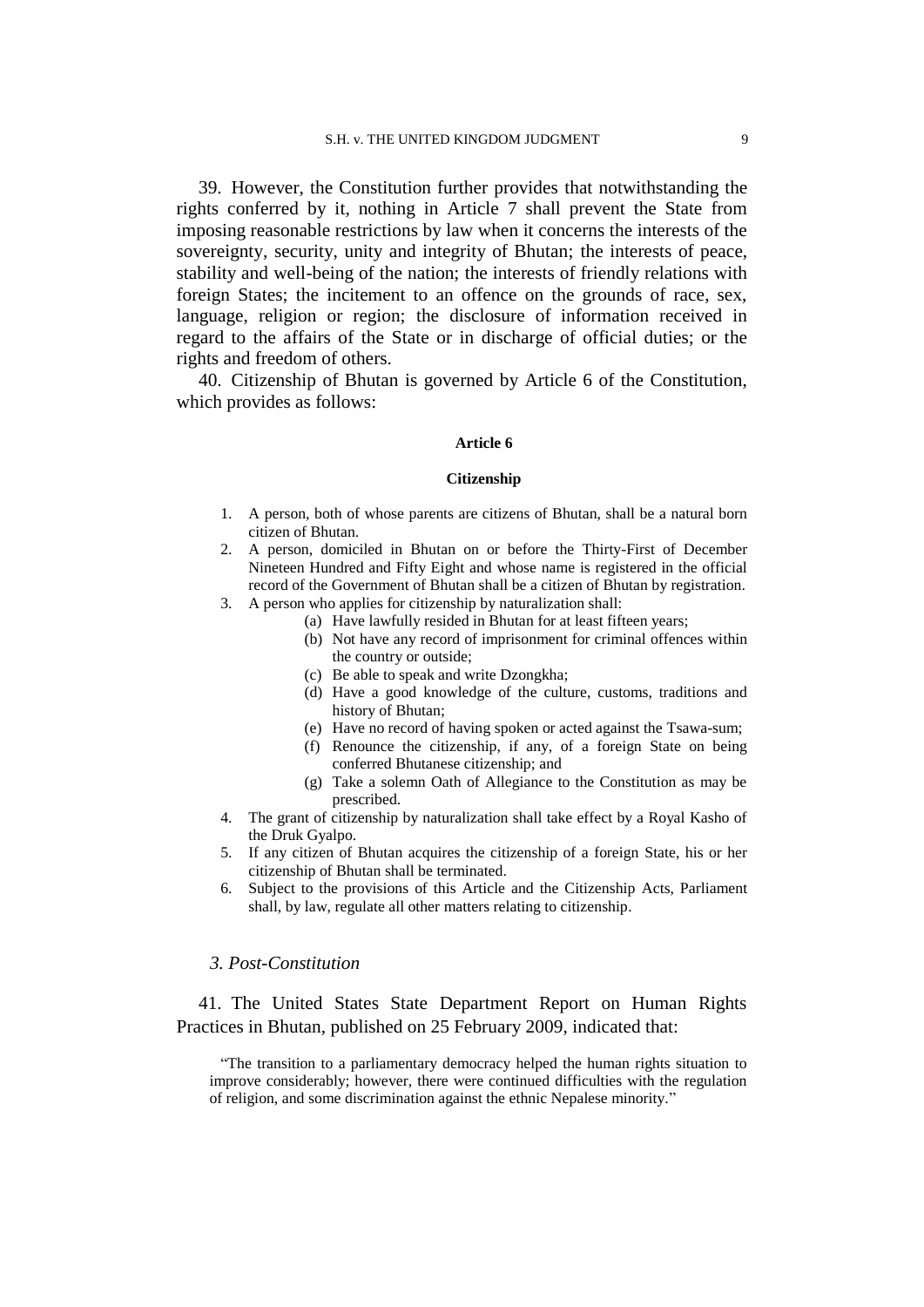42. The same report, under the heading 'Freedom of Assembly', stated that:

"The constitution provides for the right to freedom of peaceful assembly and freedom of association, with the caveat that membership to associations that are "harmful to the peace and unity of the country" are excluded. In January 2007, according to SAHRDC, a group of ethnic Nepalese staged a protest in Phuntsholing as part of their continuing effort to pressure the government to resolve the Bhutanese refugee problem in Nepal. Police arrested the demonstrators and handed them to the Jaigaon police of West Bengal in India."

43. Under the heading 'Freedom of Association', the report continued as follows:

"The law provided for freedom of association, and the government permitted the registration of some political parties and organizations. However, the government did not permit political parties organized by ethnic Nepalese citizens."

44. Under the heading 'Freedom of Movement, Internally Displaced Persons, Protection of Refugees, and Stateless Persons', the report added:

"The law does not address forced exile. Although the government officially does not use formal exile, there were over 100,000 ethnic Nepalese Bhutanese living in refugee camps in Nepal and India after a government campaign in the 1980s forced them out of the country. While the government has agreed, in principle, to accept many into the country, they have declined requests to visit the refugee camps. In previous years many political dissidents freed under government amnesty stated they were released on the condition that they depart the country. The government denied this assertion. Many of those released subsequently registered at refugee camps in Nepal, while some relocated to India.

The government restricted emigration and prohibited the return of citizens who left the country. The country's citizenship laws state that persons who have left the country of their own accord, without the knowledge or permission of the government, or whose names are not recorded in the citizenship register maintained in the Ministry of Home Affairs (MHA), would not be considered citizens of the country. Some dissidents and human rights groups claimed that the government wrote the law specifically to deny citizenship to ethnic-Nepalese Bhutanese. Human rights groups also alleged that some ethnic Nepalese with relatives in the camps faced insurmountable bureaucratic challenges and were denied identification cards for procedural reasons. As a result, these individuals were unable to participate in the election process."

45. The Asian Centre for Human Rights was even more critical of the regime. In its "South Asia Human Rights Index – 2008" it reported that:

"Despite the introduction of the first ever Draft Constitution providing limited twoparty democracy..., Bhutan essentially remains a repressive regime run by the Royal family. Bhutan officially discriminates against the minorities. A landlocked and closed country, little information on the human rights violations was available."

46. It further notes that: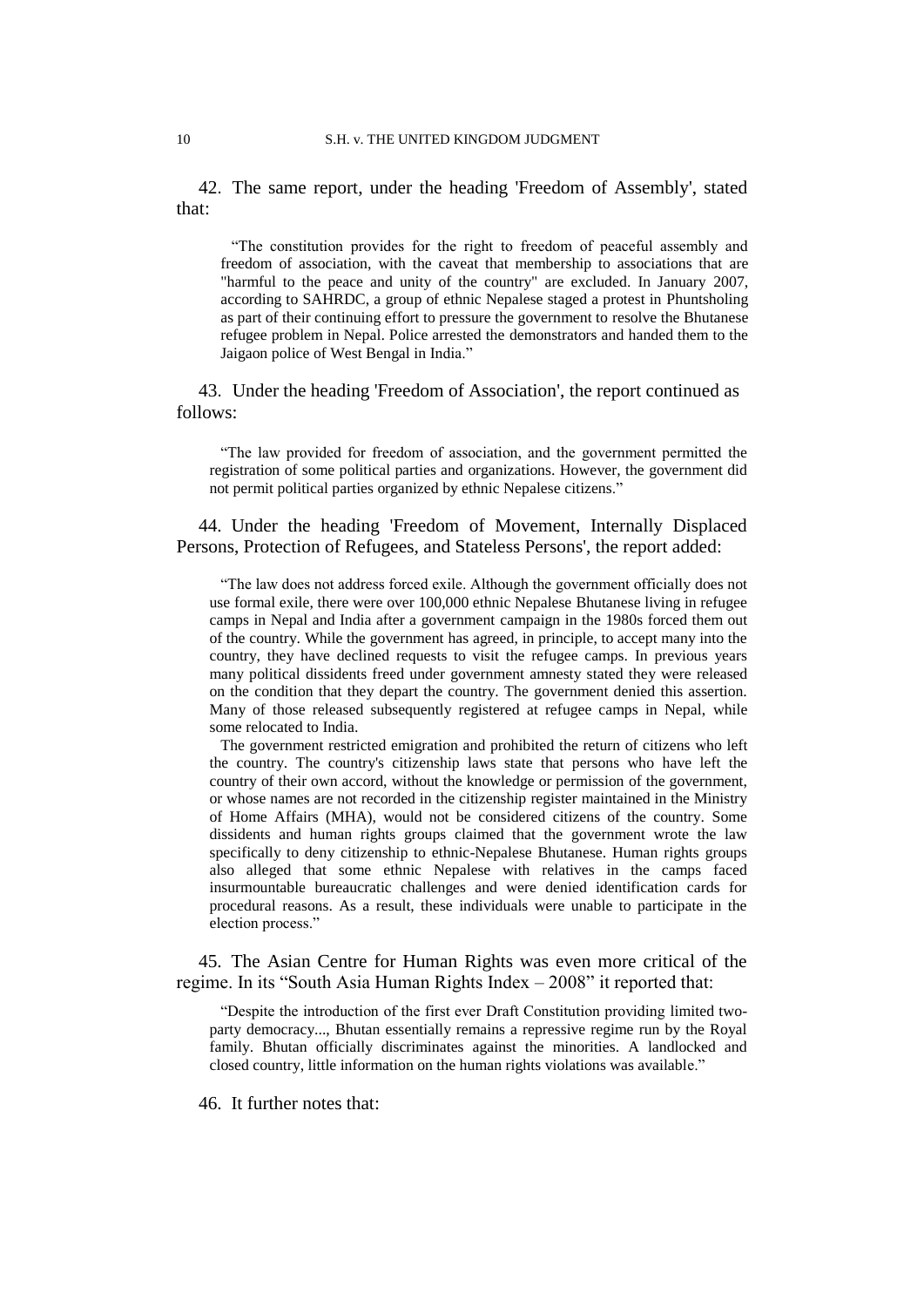"The draft constitution does not provide any safeguard to preserve, protect and promote the arts, custom, knowledge and culture of the minorities. It has maintained deadly silence on providing any affirmative action programme for minorities."

47. Finally, the Association of Press Freedom Activists – Bhutan indicated, in a report entitled "Torrefy of Democratic Values – commenting on budding democracy in Bhutan", that while the Constitution appeared to promise improvements, those living in the southern parts of Bhutan still met with discrimination.

#### **B. Expert Reports**

48. The applicant submitted a number of expert reports prepared for the purposes of the domestic proceedings which considered the specific risk to him on return. In a report prepared on 23 September 2006, Michael Hutt, a Professor of Nepali and Himalayan Studies at the School of Oriental and Asian Studies (SOAS) at the University of London, indicated:

"It is difficult to predict precisely what would happen to [the applicant] were he to be returned to Bhutan. I myself am not aware of any such case to date. The fact that the government of Bhutan is willing to facilitate his return to Bhutan by issuing a travel document should not be taken as an indication that he would be able to resume anything resembling his former life in that country, or even be able to remain in the country for very long.

[... ... ...]

Bhutan is small, thinly populated and bureaucratically centralized, and anonymity would be impossible. Wherever he went it would be widely and generally known that he was a returned asylum seeker and anti-national. Even those Lhotshampas who never left Bhutan face discrimination in the fields of employment, education, freedom of movement, and citizenship ... It is extremely difficult to imagine any meaningful rights or any real security being granted to an individual who left the country without permission, thereby forfeiting his citizenship, and subsequently spoke ill of the king's and the government's record on human rights, thereby committing treason."

49. In two statements dated 14 July 2005 and 18 May 2006, Amnesty International indicated that it did not consider it safe to return the applicant to Bhutan. In particular, Amnesty International had concerns about the sustained and cumulative discrimination against southern Bhutanese which could amount to persecution and severe risk to the right to life. In addition, it was concerned that those who sought asylum in other countries and raised issues about human rights abuses in Bhutan while out of the country could face prosecution under the National Security Act. In the second report, Amnesty International raised an additional concern: namely, that the travel document issued to the applicant was the first of its kind, and it questioned why the Government would issue such a document when it had consistently denied the right to return of over 100,000 southern Bhutanese evicted in the early 1990s.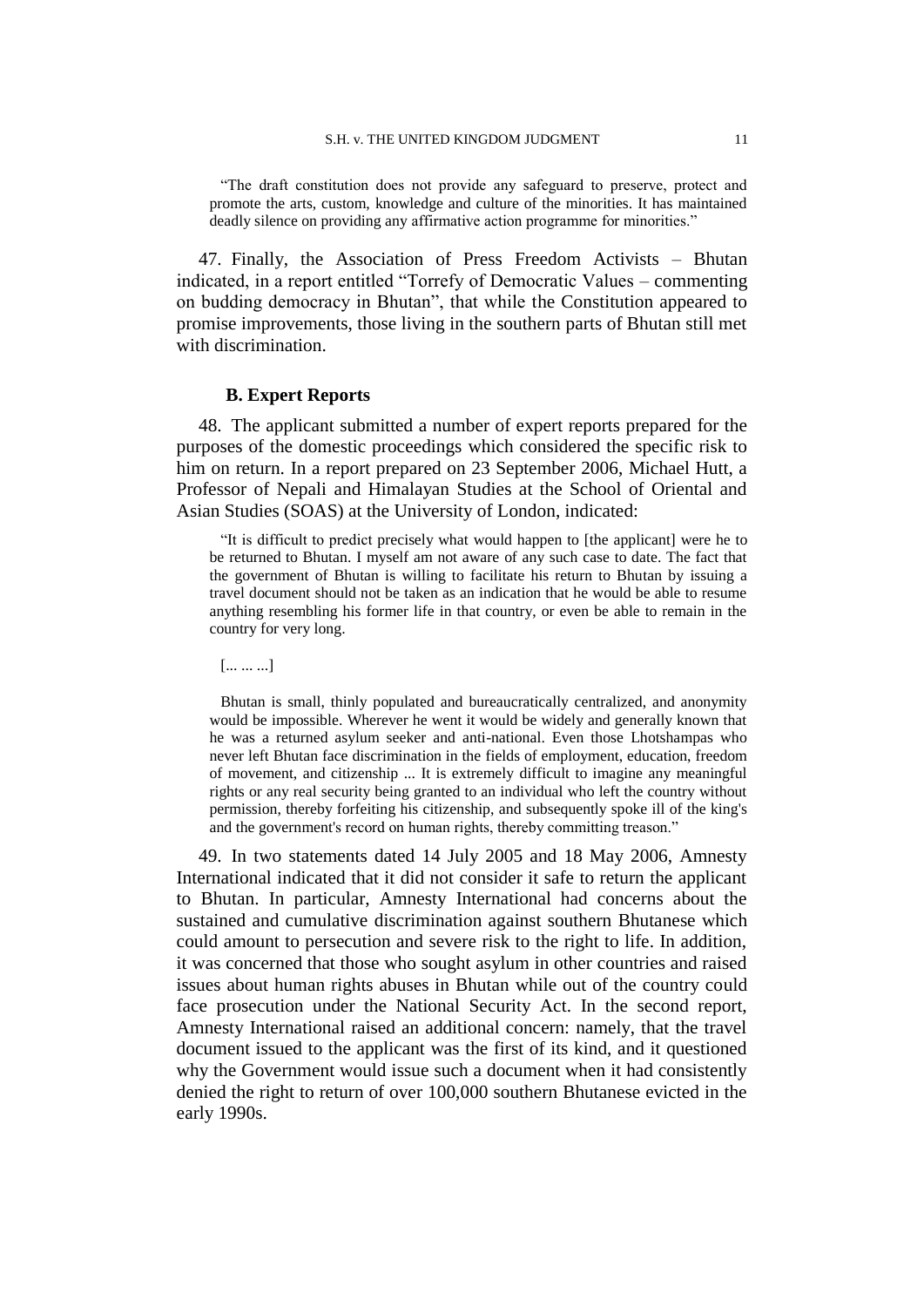50. In a report dated 13 February 2004, Human Rights Watch stated that it did not believe that the physical, legal or material security of the applicant could be guaranteed on return to Bhutan. The report noted that ethnic Nepalese faced ongoing and severe discrimination in all aspects of daily life in Bhutan, and there was reason to believe that those whose relatives had left Bhutan would be particularly targeted. On 14 February 2005 a letter from the Human Rights Council of Bhutan confirmed that a person who talked against King, country and Government was a "non-national" and committed an offence under the National Security Act 1992 which was punishable by life imprisonment.

51. In a letter dated 1 January 2005 UNHCR emphasised that it had not been granted access to the areas of potential return in Bhutan, and as it would be impossible to monitor any returns process, it did not promote returns.

52. The applicant also submitted five reports by Rachel Carnegie, Coordinator of the Bhutanese Refugee Support Group (UK). The initial report is dated 17 November 2003, and the follow-up reports are dated 15 December 2004, 7 July 2005, 9 October 2006 and 28 September 2009. In her report of 9 October 2006, Ms Carnegie noted that those southern Bhutanese who had remained in Bhutan continued to suffer severe and sustained discrimination, amounting to persecution. In particular, she stated that since 1991 access to government services, such as education, healthcare, and employment in public services, had all been dependent on producing a "Non-Objection Certificate", a security clearance certificate from the police which confirmed that they had not spoken or acted against the King or Government, and did not have any relatives who had done so.

53. Ms Carnegie further stated, at paragraph 23, that:

"The situation of those southern Bhutanese remaining within Bhutan remains very insecure. Their citizenship status has been eroded in successive census exercises throughout the 1990s and into this decade. The nationwide census held in June 2005 and published in 2006 show that of a total population of 634,972, 552,996 are Bhutanese citizens, whilst the remaining 81,976 are said to be foreign nationals. There are growing concerns that this latter category, appearing for the first time in Bhutan's population figures, may represent an effective 'de-nationalisation' of many southern Bhutanese remaining within Bhutan. The Bhutanese Home Ministry is currently issuing new citizenship identity cards to Bhutanese nationals, and there are serious concerns that a large proportion of the southern Bhutanese will be excluded from this process. Without such cards, they will be denied the right to vote and to enjoy by law the rights guaranteed by the new Constitution."

54. With regard to the applicant's situation, Rachel Carnegie stated that the travel documents issued by the Bhutanese government offered no guarantee that his nationality rights and other rights would be recognised on his return. It was not possible to determine exactly what the applicant's fate would be, in the absence of a known precedent, but it was reasonable to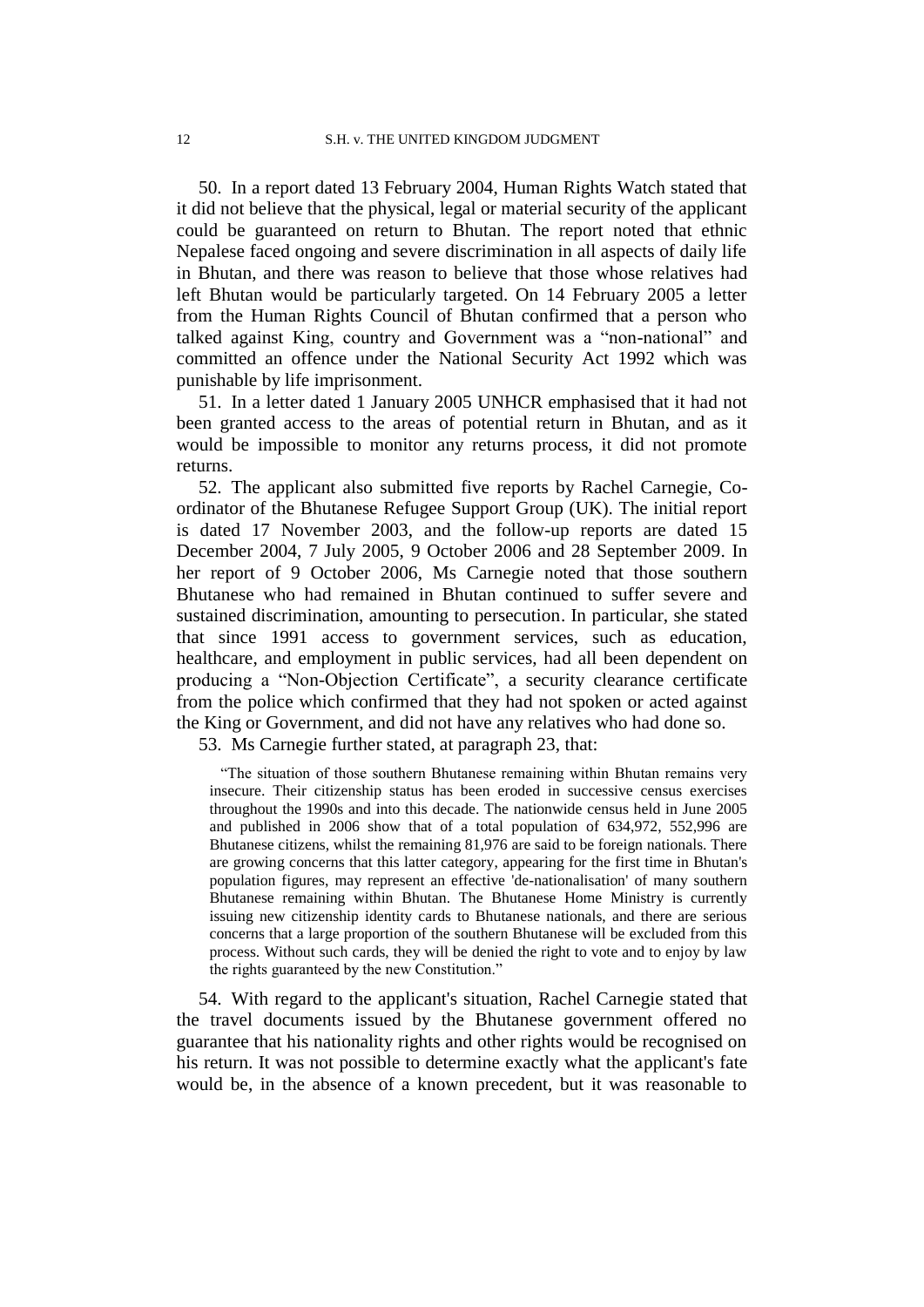conclude that he would be at significant risk as a failed asylum seeker for whom the Home Office had twice applied for travel documents.

55. Finally, Ms Carnegie considered the risk to the applicant under the 1992 National Security Act. She concluded that were the applicant returned to Bhutan, he would face imprisonment, torture or inhuman or degrading treatment or punishment under the Bhutanese National Security Act of 1992, which stated that whoever engaged or attempted to engage in treasonable acts against King, people or country, either within or outside Bhutan, should be punished with death or life imprisonment. Moreover, according to the Act, whoever creates or attempts to create misunderstanding or hostility between the Government and the people of Bhutan and people of any foreign countries with which Bhutan has peaceful and friendly relations shall be punished with imprisonment which may extend to five years.

56. In her final report, dated 28 September 2009, Ms Carnegie was specifically asked to address the question of whether there had been any change in the treatment of the ethnic Nepalese in Bhutan following the adoption of the Constitution. In her opinion, she stated that there had been no significant change following the adoption of the Constitution. Moreover, she believed that the clear distinction made in the Constitution between rights afforded to "all persons" and rights afforded to "citizens" gave permission for the marginalisation and exclusion of non-citizens from the mainstream of society.

57. Finally, she referred to a 2008 report by the Norwegian Refugee Council entitled "Bhutan: Land of Happiness for the Selected", in which the Council indicated that Lhotshampas still living in Bhutan continued to face discrimination amounting to breaches of their civil and political rights as well as their social, economic and cultural rights. Consequently, the Council did not believe that it was safe to return Lhotshampas to Bhutan as the State could not guarantee their physical, legal and material security.

# THE LAW

### I. ALLEGED VIOLATION OF ARTICLE 3 OF THE CONVENTION

58. The applicant complained that if he were returned to Bhutan he would be at risk of ill-treatment as provided in Article 3 of the Convention, which reads as follows:

"No one shall be subjected to torture or to inhuman or degrading treatment or punishment."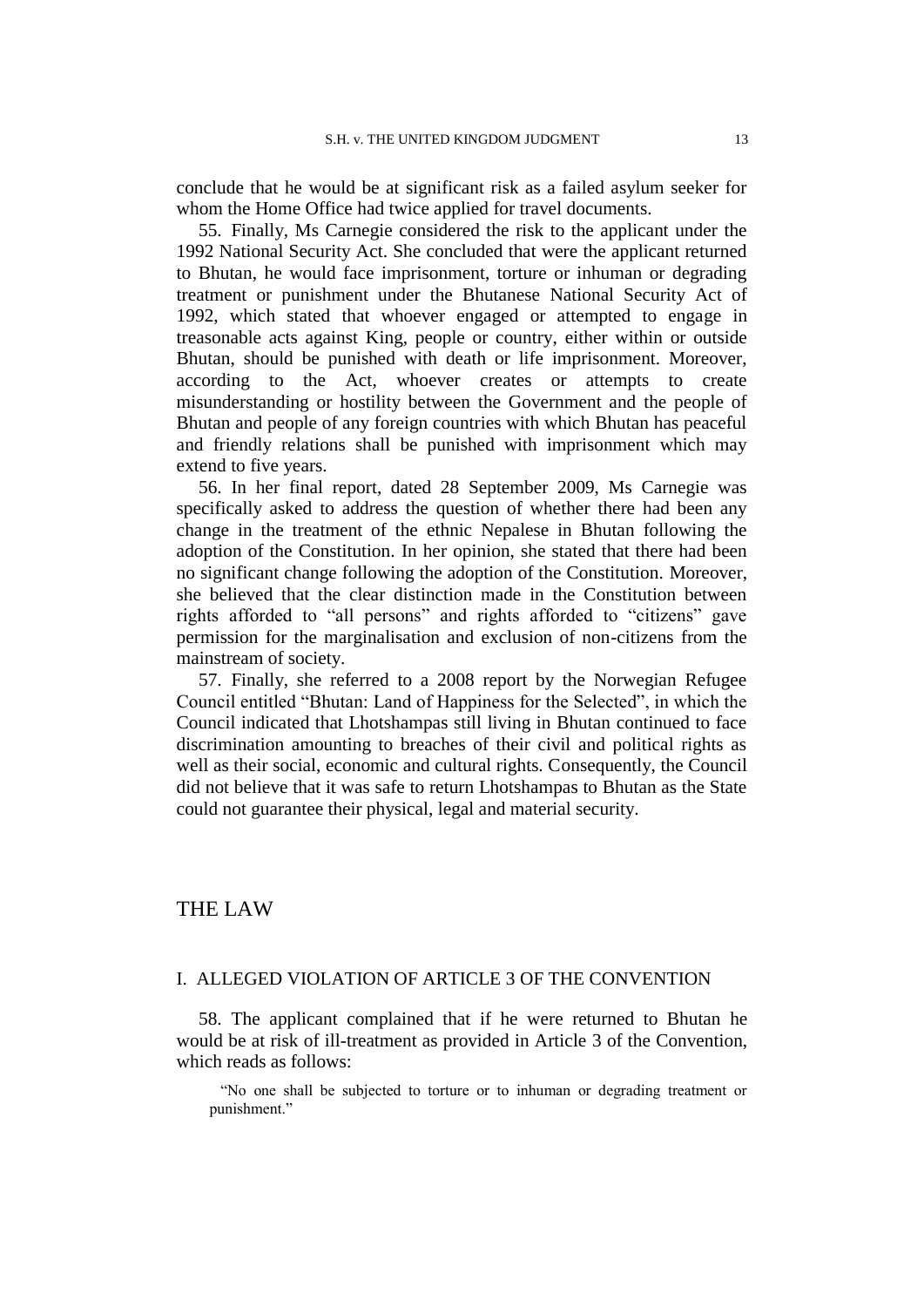59. The Government contested that argument.

#### **A. Admissibility**

60. The Court notes that the application is not manifestly ill-founded within the meaning of Article 35  $\S$  3 of the Convention. It further notes that it is not inadmissible on any other grounds. It must therefore be declared admissible.

### **B. Merits**

61. The applicant complained that his proposed removal would place the United Kingdom in violation of Article 3 of the Convention. While the domestic authorities found that certain aspects of his account were not credible, he now relied solely on facts which were not in dispute, namely that he was a southern Bhutanese of Nepalese origin, who was a failed asylum seeker forcibly being returned to Bhutan.

62. The applicant submitted that southern Bhutanese in Nepal were at risk of persecution *per se* even following the adoption of the Constitution. He argued that there was sufficient evidence to demonstrate serious discrimination on the grounds of race, and such a claim could in principle engage Article 3. He relied on the report of the European Commission of Human Rights of 14 December 1973 in *East African Asians v the United Kingdom* (Decisions and Reports 78-A, pg 62) as authority that "differential treatment of a group of persons on the basis of race might therefore be capable of constituting degrading treatment when different treatment on some other ground would raise no such question".

63. Moreover, he argued that involuntary returnees were at risk of imprisonment and torture. In particular, he contended that those who were asylum seekers and who made representations about human rights abuses in Bhutan while out of the country might face prosecution on return under the 1992 National Security Act as they would be deemed traitors. In addition, the applicant submitted that he would be at particular risk on return because he had been issued with a unique travel document, and because of his association with his brother-in-law, a human rights activist granted asylum in the United Kingdom. Even if the Government did not disclose details of his asylum application, the reality was that it would be readily inferred from the fact that he required a travel document and was subject to enforced removal. The applicant further relied on the report by Amnesty International and the report by Ms Carnegie as evidence that the applicant's case was unique, and consequently he would have a "special profile" on return.

64. Finally the applicant submitted that there would be no monitoring of his enforced return.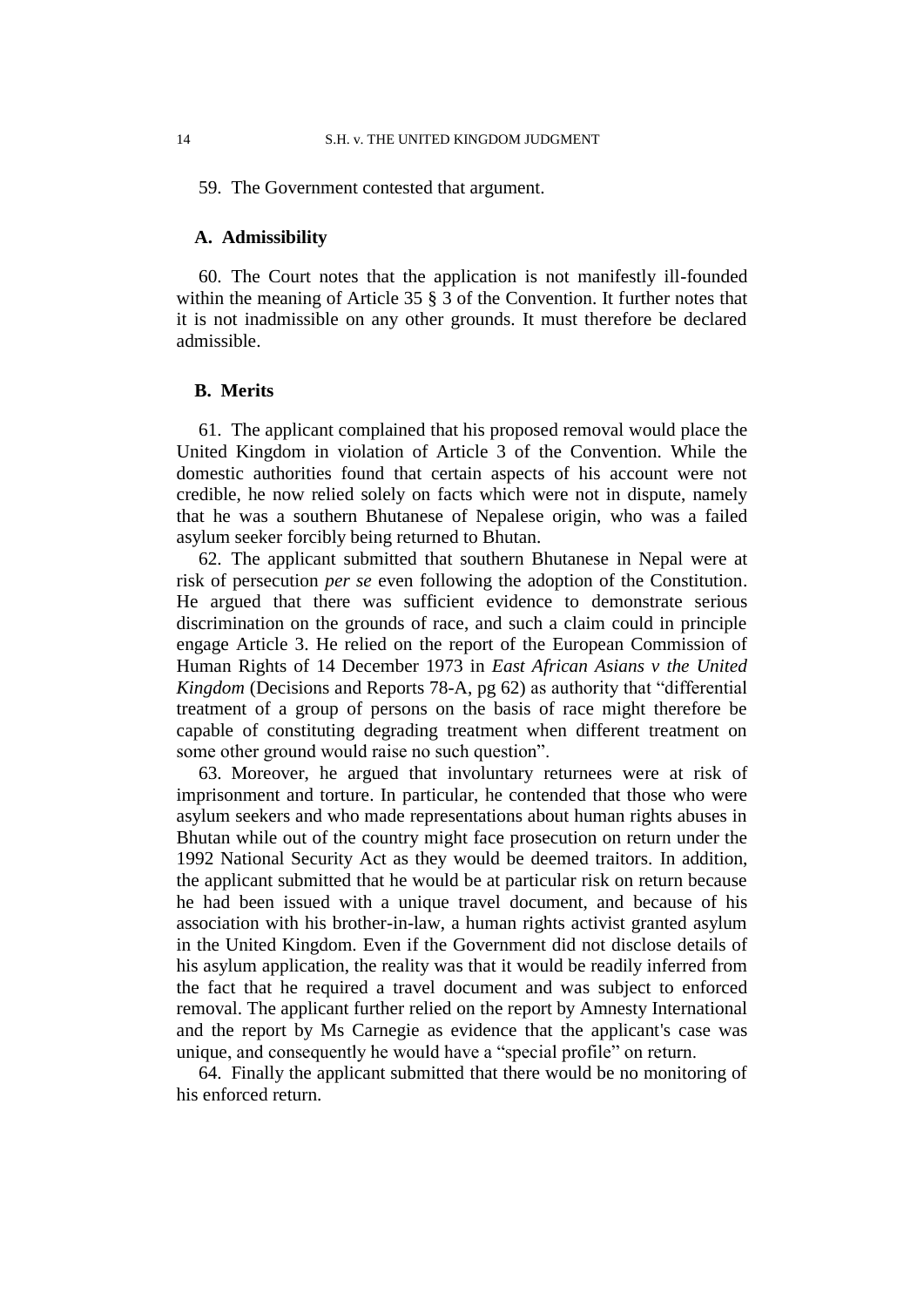65. The applicant continued to maintain that he was stateless but indicated that this was not in issue for the purpose of the proceedings before the Court.

66. While the Government accepted that the introduction of the Constitution did not bring about any significant change in the situation of the ethnic Nepalese in Bhutan, they submitted that the applicant's removal would not place him at risk of being subjected to treatment contrary to Article 3 of the Convention. The domestic tribunals had comprehensively considered the risks faced by persons of the applicant's ethnic origin and each time had concluded first, that the applicant's account lacked credibility, and secondly, that even if he were credible there were no grounds for believing that he faced a real risk of treatment contrary to Article 3 were he to be returned to Bhutan. There was no objective evidence that the mere fact of being an ethnic Nepalese was itself a basis for fearing persecution. The claims of general societal and governmental discrimination against such persons even if true did not establish a risk of treatment which would overcome the Article 3 threshold. The Government relied on the case of *Mamatkulov and Askarov v. Turkey* [GC], nos. 46827/99 and 46951/99, §§ 72 - 73, ECHR 2005-I as authority for the proposition that generic evidence that did not relate to the applicant's specific allegations would not suffice to demonstrate a real risk of treatment contrary to Article 3 of the Convention

67. The Government stressed that details of the applicant's asylum claim were wholly confidential and would not be disclosed to the Bhutanese authorities. The Bhutanese authorities would not, therefore, be aware of any "treasonable acts" committed by the applicant in making the application. The suggestion that the applicant had a special profile on account of the travel permit issued by the Bhutanese authorities was fanciful: the permit was obtained because the applicant had argued that he was stateless, and the permit confirmed that he was accepted as being of Bhutanese nationality and would be permitted to enter the country.

68. The Court recalls the general principles applicable to expulsion cases, as established in its previous case-law and summarised in *N.A. v. the United Kingdom*, no. 25904/07, §§ 109 – 113, 17 July 2008:

"109. In the first instance, Contracting States have the right as a matter of international law and subject to their treaty obligations, including the Convention, to control the entry, residence and expulsion of aliens (*Üner v. the Netherlands* [GC], no. 46410/99, § 54, ECHR 2006-....; *Abdulaziz, Cabales and Balkandali v. the United Kingdom*, judgment of 28 May 1985, Series A no. 94, p. 34, § 67, *Boujlifa v. France*, judgment of 21 October 1997, *Reports* 1997-VI, p. 2264, § 42). The right to political asylum is also not contained in either the Convention or its Protocols (*Salah Sheekh*, cited above, § 135, with further authorities). However, expulsion by a Contracting State may give rise to an issue under Article 3, and hence engage the responsibility of that State under the Convention, where substantial grounds have been shown for believing that the person concerned, if deported, faces a real risk of being subjected to treatment contrary to Article 3. In such a case, Article 3 implies an obligation not to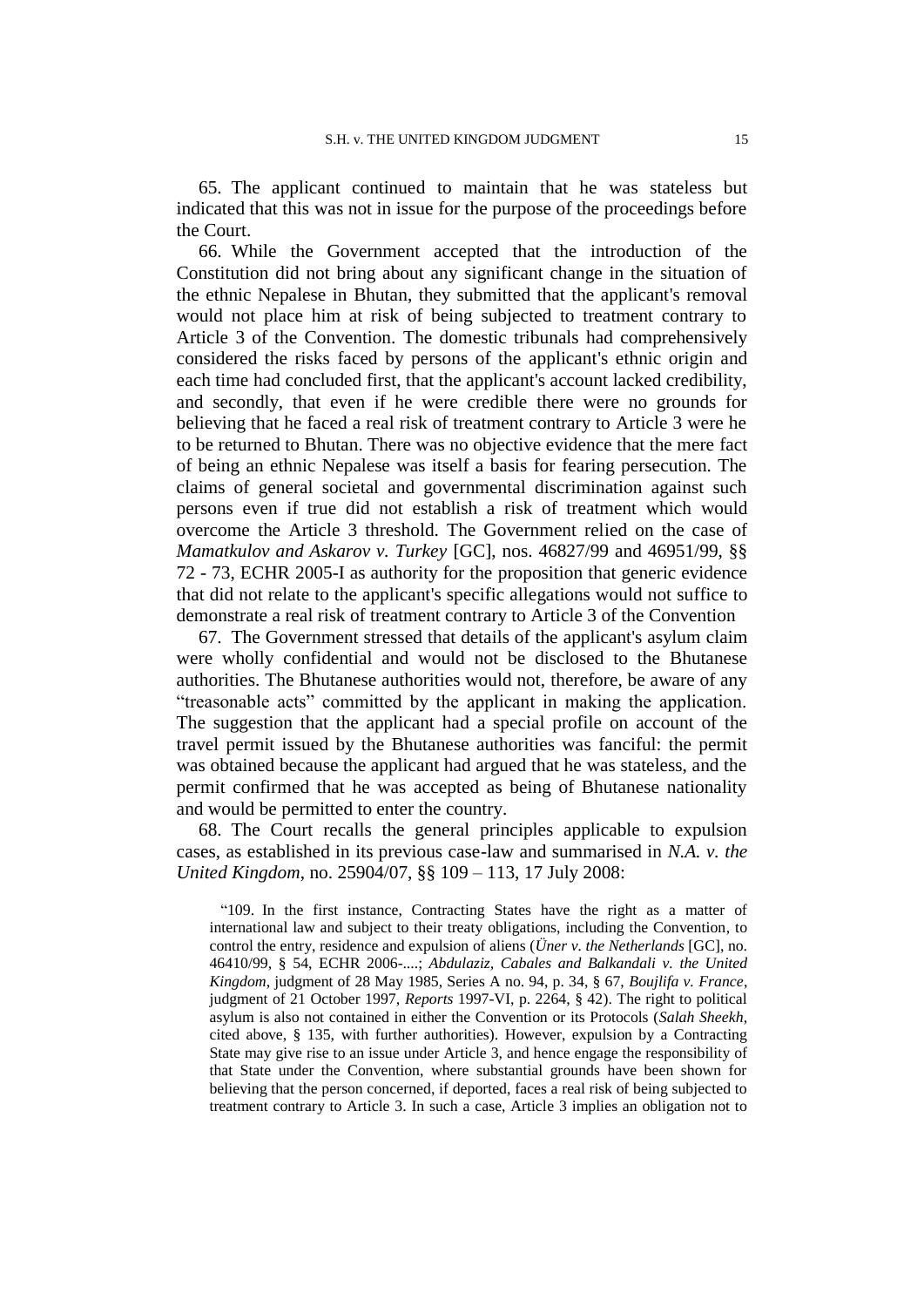deport the person in question to that country (*Saadi v. Italy* [GC], no. 37201/06, § 125, 28 February 2008).

110. The assessment whether there are substantial grounds for believing that the applicant faces such a real risk inevitably requires that the Court assess the conditions in the receiving country against the standards of Article 3 of the Convention (*Mamatkulov and Askarov v. Turkey* [GC], nos. 46827/99 and 46951/99, § 67, ECHR 2005-I). These standards imply that the ill-treatment the applicant alleges he will face if returned must attain a minimum level of severity if it is to fall within the scope of Article 3. The assessment of this is relative, depending on all the circumstances of the case (*Hilal v. the United Kingdom*, no. 45276/99, § 60, ECHR 2001-II). Owing to the absolute character of the right guaranteed, Article 3 of the Convention may also apply where the danger emanates from persons or groups of persons who are not public officials. However, it must be shown that the risk is real and that the authorities of the receiving State are not able to obviate the risk by providing appropriate protection (*H.L.R. v. France*, judgment of 29 April 1997, *Reports* 1997-III, § 40).

111. The assessment of the existence of a real risk must necessarily be a rigorous one (see *Chahal v. the United Kingdom*, judgment of 15 November 1996, *Reports*  1996-V, § 96; and *Saadi v. Italy*, cited above, § 128). It is in principle for the applicant to adduce evidence capable of proving that there are substantial grounds for believing that, if the measure complained of were to be implemented, he would be exposed to a real risk of being subjected to treatment contrary to Article 3 (see *N. v. Finland*, no. 38885/02, § 167, 26 July 2005). Where such evidence is adduced, it is for the Government to dispel any doubts about it.

112. If the applicant has not yet been extradited or deported when the Court examines the case, the relevant time will be that of the proceedings before the Court (see *Saadi v. Italy*, cited above, § 133). A full and *ex nunc* assessment is called for as the situation in a country of destination may change in the course of time. Even though the historical position is of interest in so far as it may shed light on the current situation and its likely evolution, it is the present conditions which are decisive and it is therefore necessary to take into account information that has come to light after the final decision taken by the domestic authorities (see *Salah Sheekh*, cited above, § 136).

113. The foregoing principles, and in particular the need to examine all the facts of the case, require that this assessment must focus on the foreseeable consequences of the removal of the applicant to the country of destination. This in turn must be considered in the light of the general situation there as well as the applicant's personal circumstances (*Vilvarajah and Others v. the United Kingdom*, judgment of 30 October 1991, Series A no. 215, § 108). In this connection, and where it is relevant to do so, the Court will have regard to whether there is a general situation of violence existing in the country of destination."

69. In the present case the applicant alleges that he would be at risk of imprisonment and ill-treatment in Bhutan, both as an involuntary returnee and as someone who has made representations about the human rights situation there while out of the country. The Court observes that Bhutan is a closed country and that little information is available concerning its human rights situation. In particular, it notes that the UNHCR does not have access and is unable to monitor returns. Consequently, there is a paucity of objective country information which would either confirm or contradict the applicant's allegations. Indeed, both Michael Hunt and Rachel Carnegie agreed that it was impossible to predict precisely what would happen to the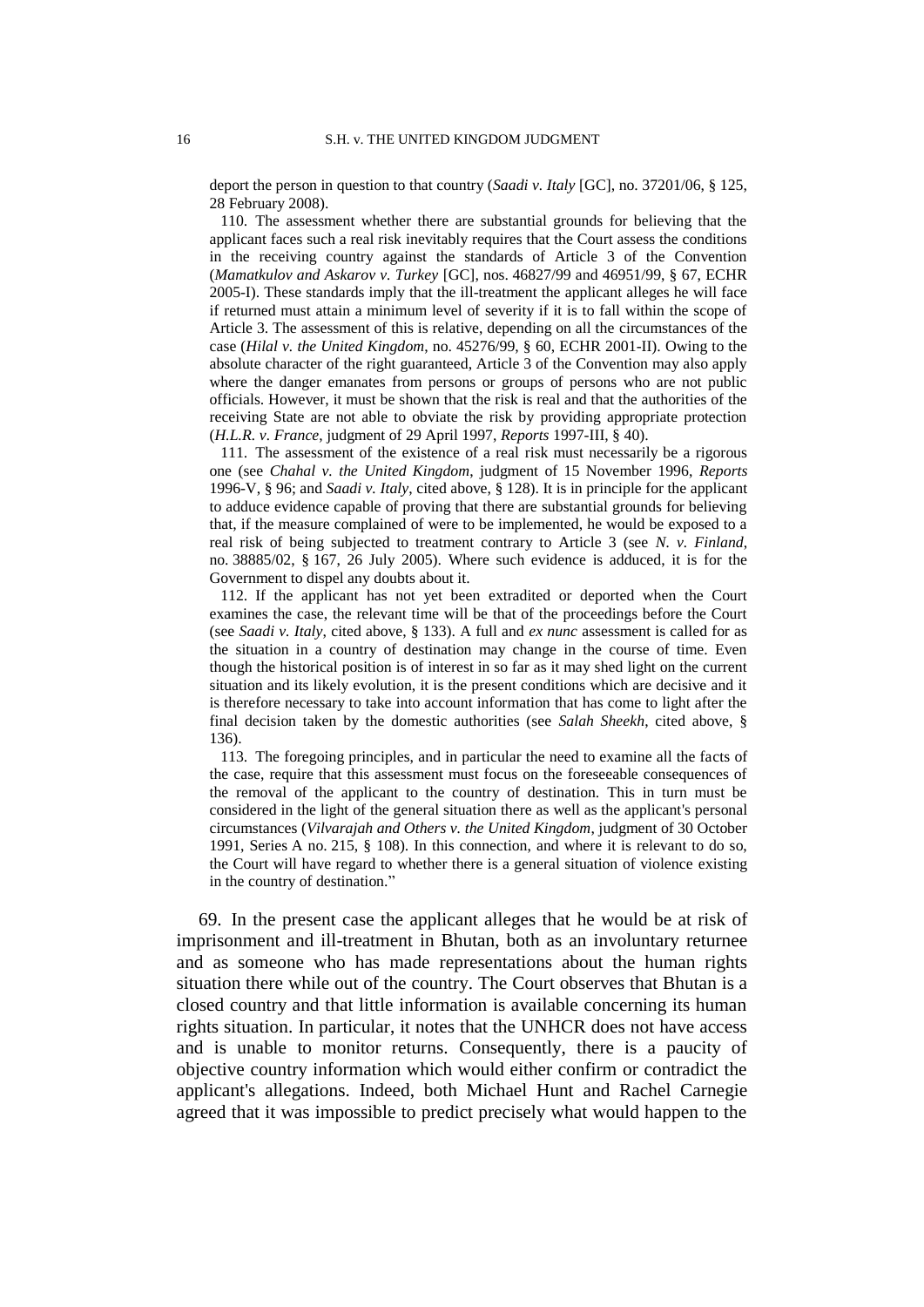applicant were he to be returned to Bhutan. Nevertheless, the Court notes that all of the expert reports have supported the applicant's claim that he would be at risk of imprisonment and ill-treatment. Amnesty International, the Human Rights Council of Bhutan and Rachel Carnegie all expressed concern that the applicant would be prosecuted under the National Security Act and would therefore be at risk of imprisonment and torture as both a failed asylum seeker and someone who has publicly spoken out against the Government. Amnesty International were also concerned about the significance of the unique travel document issued to the applicant. Finally, Human Rights Watch indicated that the applicant's physical, legal and material security may be particularly targeted by the authorities as he has close family members who have been granted asylum in the United Kingdom.

70. Moreover, this evidence cannot be considered in isolation. Instead, it must be considered against the background of discriminatory treatment afforded to the ethnic Nepalese in Bhutan on account of their ethnicity (see, for example, *Moldovan v. Romania (no. 2)*, nos. 41138/98 and 64320/01, § 111, ECHR 2005-VII (extracts), in which the Court held that acts motivated by racial discrimination will constitute an aggravating factor in considering whether treatment falls within the concept of inhuman and degrading treatment). The country information reports indicate that the ethnic Nepalese in Bhutan are required to obtain Non-Objection Certificates in order to access essential services, such as healthcare, education and employment. There are also restrictions on their freedom of assembly, freedom of association and their freedom of movement. Moreover, a significant number of ethnic Nepalese have been declared non-nationals and over 100,000 have been forced into exile. Amnesty International has expressed concerns that the sustained and cumulative discrimination against the ethnic Nepalese in southern Bhutan could amount to persecution and severe risk to the right to life. Ms Carnegie also asserted that this group suffered severe and sustained discrimination amounting to persecution.

71. Therefore, although none of the experts have been able to predict precisely what would happen to the applicant on return, on balance the Court is satisfied that there are substantial grounds for believing that there is a real risk that the applicant would be subjected to ill-treatment contrary to Article 3 if returned to Bhutan. In response, the Government have not adduced any evidence capable of dispelling the Court's concerns. In particular, there is no evidence, and the Government have accepted that there is no evidence, that the situation of the ethnic Nepalese has improved following the adoption of the Constitution. This is unsurprising in view of the general unavailability of information concerning the human rights situation there. Nevertheless, in the absence of any such evidence, the Court must accept that if returned to Bhutan, there is a real risk that the applicant would be subjected to treatment contrary to Article 3 of the Convention.